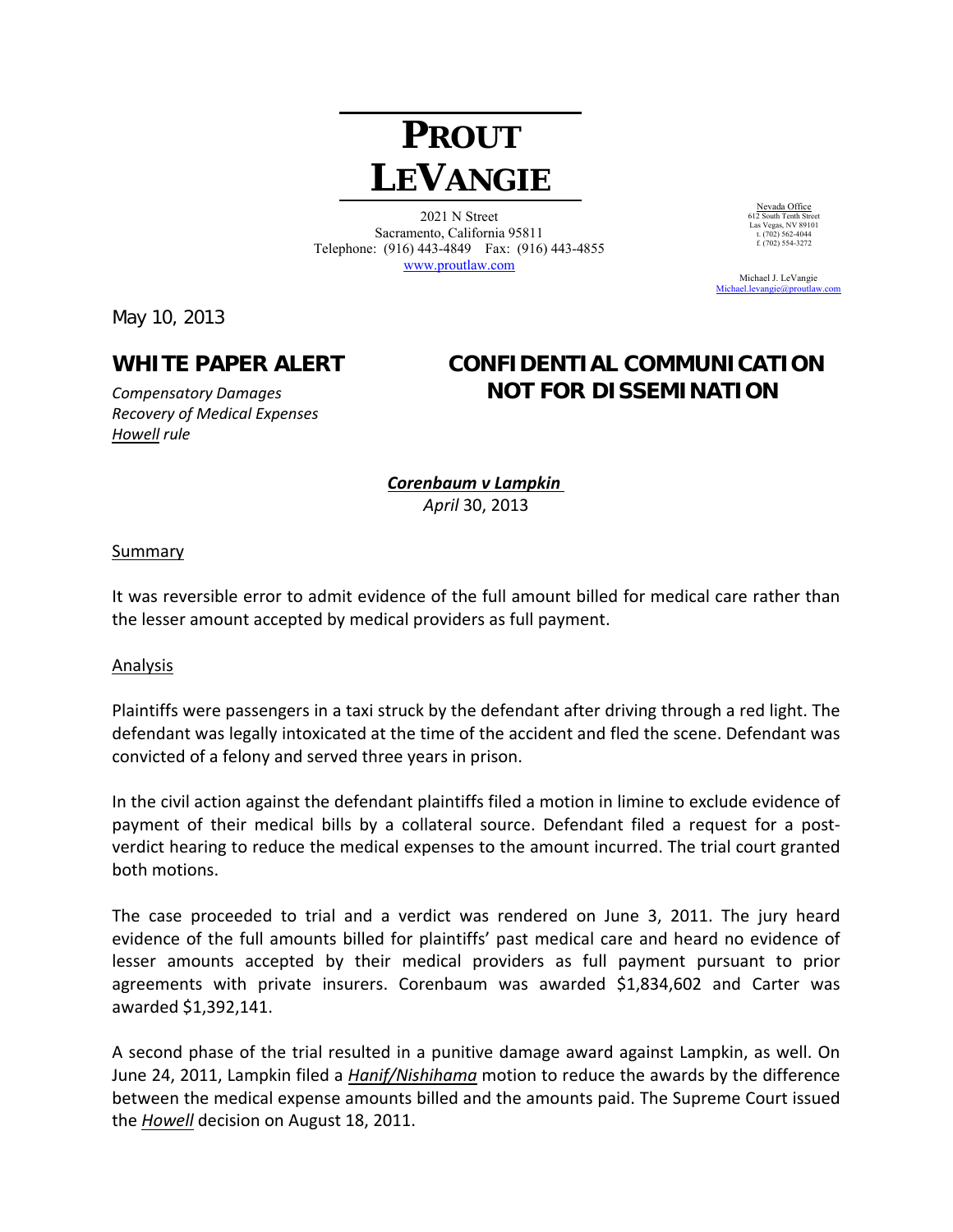On September 6, 2011, the trial court denied Lampkin's motion, indicating it had no jurisdiction, stating jurisdiction rested with the Court of Appeal. Both sides appealed.

The Court of Appeal noted the holding of *Howell v Hamilton Meats & Provisions, Inc.* (2011) 52 Cal. $4<sup>th</sup>$  541, that the plaintiff's pecuniary loss is limited to the amount paid, or incurred, for past medical services. *Howell* approved the general rule from *Hanif* and *Nishihama*. *Howell* also held that limiting a plaintiff's recovery in this manner does not contravene the collateral source rule. The term "negotiated rate differential" refers to the difference between the full amount billed and the amount the provider agreed to accept from the injury victim's health insurer as full payment. Since the insured plaintiff incurs no liability for the negotiated rate differential and suffers no pecuniary loss in that amount, it is not recoverable. (*Howell* at p. 555)

Plaintiff's medical expenses must be incurred and reasonable to be recoverable. Where a medical provider agrees to accept a certain amount for its services, that becomes the provider's price and there is no need to determine another/different reasonable value for those services. (*Howell* at p. 559)

As *Howell* noted, the full amount billed by medical providers is not an accurate measure of the value of medical services. The Supreme Court stated it is not possible to say generally that providers' full bills represent the real value of their services, nor that the discounted payments they accept from private insurers are mere arbitrary reductions. (*Howell* at p. 562) The negotiated rate is likely the best indication of the reasonable value of the services provided and it is unclear how any other market value could be determined.

Howell held the negotiated rate differential is not a collateral source payment and therefore is not subject to the collateral source rule. The CSR does not apply to losses or liabilities the plaintiff never incurred and is not entitled to recover. The Rule precludes evidence that an insurer, or other source independent of the tortfeasor, paid for the medical care, but does not preclude evidence of the amount a medical provider, pursuant to prior agreement, accepted as a full payment. (*Howell* at p. 563) Evidence of the amount a medical provider accepted as full payment, pursuant to prior agreement, is relevant to the amount of damages for past medical expenses and is admissible for that purpose, assuming it satisfies other rules of evidence.

Evidence of the full amount billed, in contrast, is not relevant to the amount of damages for past medical expenses if the plaintiff never incurred liability for that amount. (*Howell* at p. 567) But *Howell* expressly declined to decide whether evidence of the full amount billed is relevant or admissible on other issues, such as noneconomic damages or future medical expenses.

Plaintiffs argued an injury victim seeking damages for past medical expenses should be able to present evidence of not only the amount accepted as full payment for past medical services provided, but also the reasonable value of those services. The Justices stated that because an injured plaintiff can recover as damages for past medical expenses no more than the amount incurred for those past medical services, evidence that the reasonable value of such services exceeded the amount paid is irrelevant and inadmissible on the issue of the amount of damages for past medical services.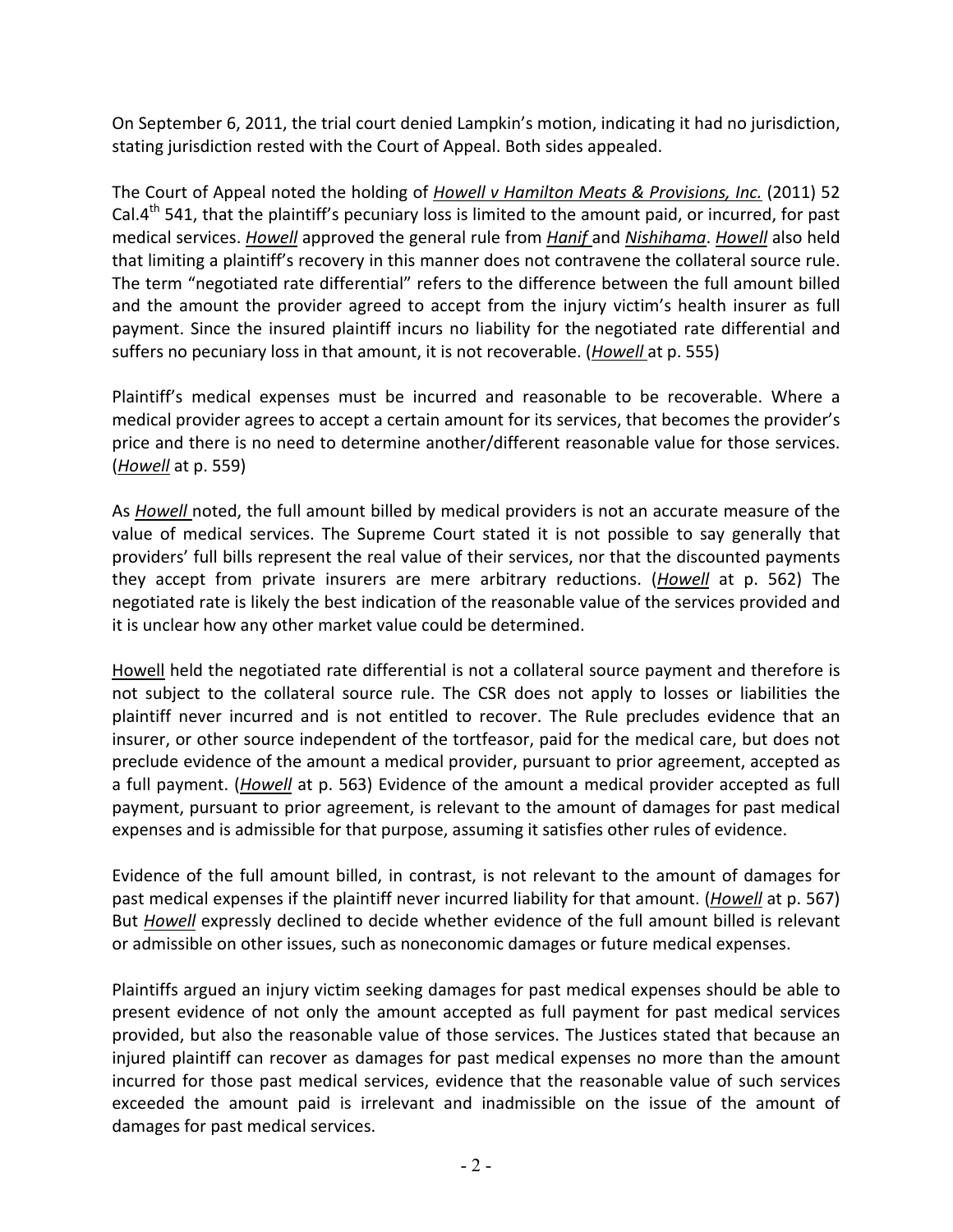For the jury to consider both evidence of the amount accepted by medical providers as full payment and evidence of a potentially greater reasonable value would very likely cause jury confusion and suggest the existence of a collateral source payment, contrary to the evidentiary aspect of the CSR.

Plaintiffs next argued the full amount billed for past medical services is relevant to the reasonable value of future medical services the plaintiff is reasonably certain to require. *Howell* states that the full amount billed is not an accurate measure of the value of medical services. The Justices concluded the full amount billed by medical providers is not relevant to the value of future medical services.

Plaintiffs also asserted that evidence of the full amount billed for past medical services provided to injury victims is relevant to expert opinion testimony on the reasonable value of future medical services. Evidence Code section 801(b) provides an expert opinion must be based on matter that provides a reasonable basis for the opinion offered, and may otherwise be excluded. (*Sargon Enterprises, Inc. v University of Southern California* (2012) 55 Cal.4th 747)

The trial court may inquire into the reasons for an expert opinion and exclude expert opinion testimony if it is based on reasons unsupported by the material on which the expert relies. Evidence Code section 802 allows the courts to develop case law restrictions on an expert's "reasons."(*Sargon* at p. 771) If the material relied on does not support the expert's reasoning, the expert's opinion is properly excluded. Moreover, for an expert to base an opinion as to the reasonable value of future medical services on the full amount billed for past medical services provided to a plaintiff would lead to the introduction of evidence concerning the circumstances by which a lower price was negotiated with that plaintiff's health insurer, thus violating the evidentiary aspect of the collateral source rule. *The court concluded an expert testifying with respect to the reasonable value of future medical services may not rely on the full amounts billed for plaintiffs' past medical expenses.* 

Finally, plaintiffs argued that proof of the amounts billed for medical services provides evidence of noneconomic damages, including pain and suffering. The determination of the amount of damages by the trier of fact is subjective. (*Capelouto v Kaiser Foundation Hospitals* (1972) 7 Cal.3d 889) There is no fixed standard to determine the amount of noneconomic damages. Instead, the determination is committed to the discretion of the trier of fact.

The California Supreme Court has stated, "One of the most difficult tasks imposed upon a jury in deciding a case involving personal injuries is to determine the amount of money the plaintiff is to be awarded as compensation for pain and suffering. No method is available to the jury by which it can objectively evaluate such damages, and no witness may express his subjective opinion on the matter. Translating pain and anguish into dollars can, at best, be only an arbitrary allowance, and not a process of measurement, and consequently the judge can, in his instruction, give the jury no standard to go by; he can only tell them to allow such amount as in their discretion they may consider reasonable …" The chief reliance for reaching reasonable results in attempting to value suffering in terms of money must be the restraint and common sense of the jury. (*Beagle v Vasold* (1966) 65 Cal.2d 166)